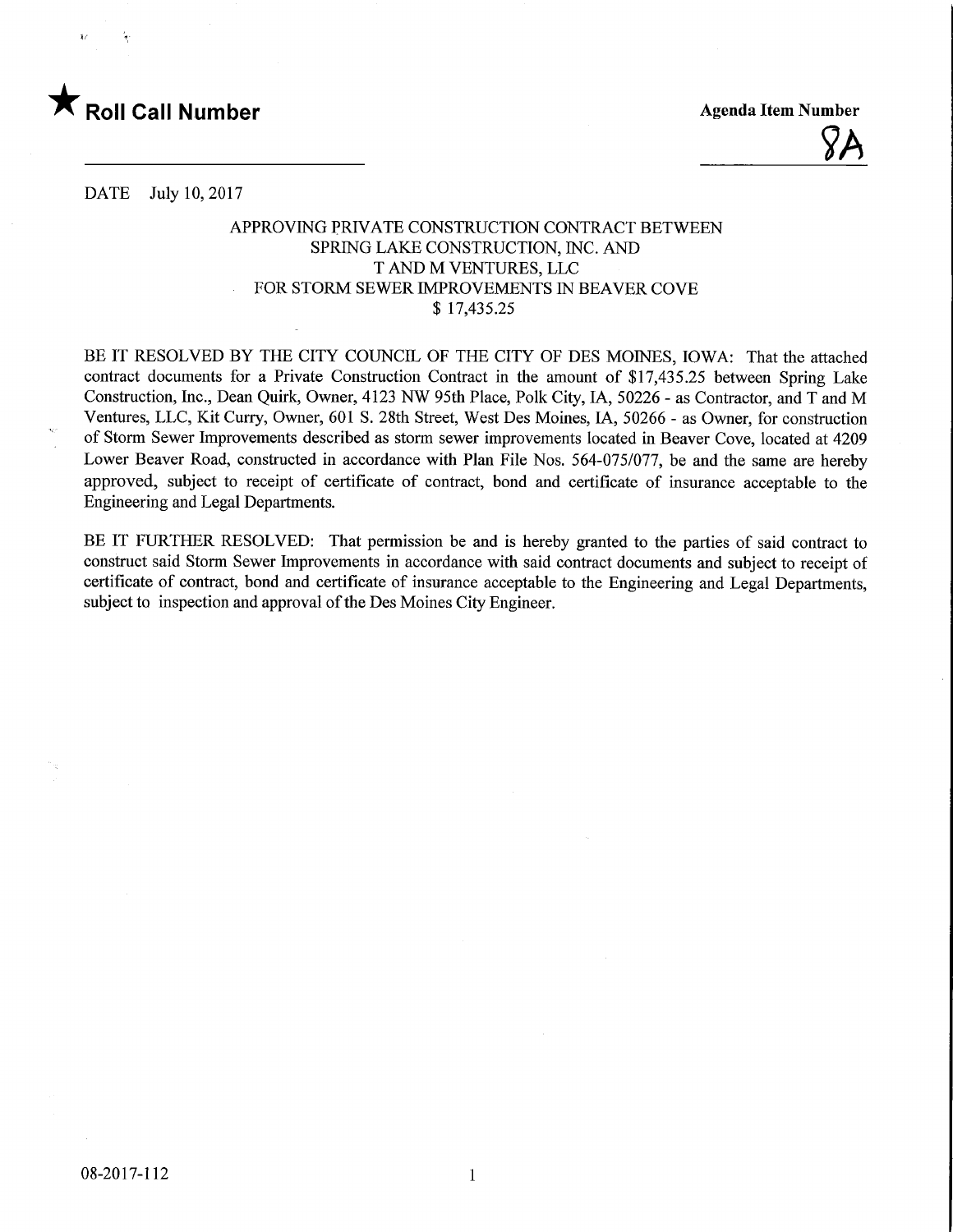

r j

?A

DATE July 10, 2017

Activity ID: 08-2017-112

Moved by to adopt.

FORM APPROVED:

<u>Rathleen Vandeybool by a.D</u>

Kathleen Vanderpool V Deputy City Attorney

Funding Source: All project costs are to be paid by the Owner(s), T and M Ventures, LLC

| <b>COUNCIL ACTION</b> | <b>YEAS</b> | <b>NAYS</b> | <b>PASS</b> | <b>ABSENT</b>   |
|-----------------------|-------------|-------------|-------------|-----------------|
| <b>COWNIE</b>         |             |             |             |                 |
| <b>COLEMAN</b>        |             |             |             |                 |
| <b>GATTO</b>          |             |             |             |                 |
| <b>GRAY</b>           |             |             |             |                 |
| <b>HENSLEY</b>        |             |             |             |                 |
| <b>MOORE</b>          |             |             |             |                 |
| <b>WESTERGAARD</b>    |             |             |             |                 |
| <b>TOTAL</b>          |             |             |             |                 |
| <b>MOTION CARRIED</b> |             |             |             | <b>APPROVED</b> |
|                       |             |             |             |                 |
|                       |             |             |             |                 |
|                       |             |             |             |                 |

I, Diane Rauh, City Clerk of said City Council, hereby certify that at a meeting of the City Council, held on the above date, among other proceedings the above was adopted.

IN WITNESS WHEREOF, I have hereunto set my hand and affixed my seal the day and year first above written.

Mayor